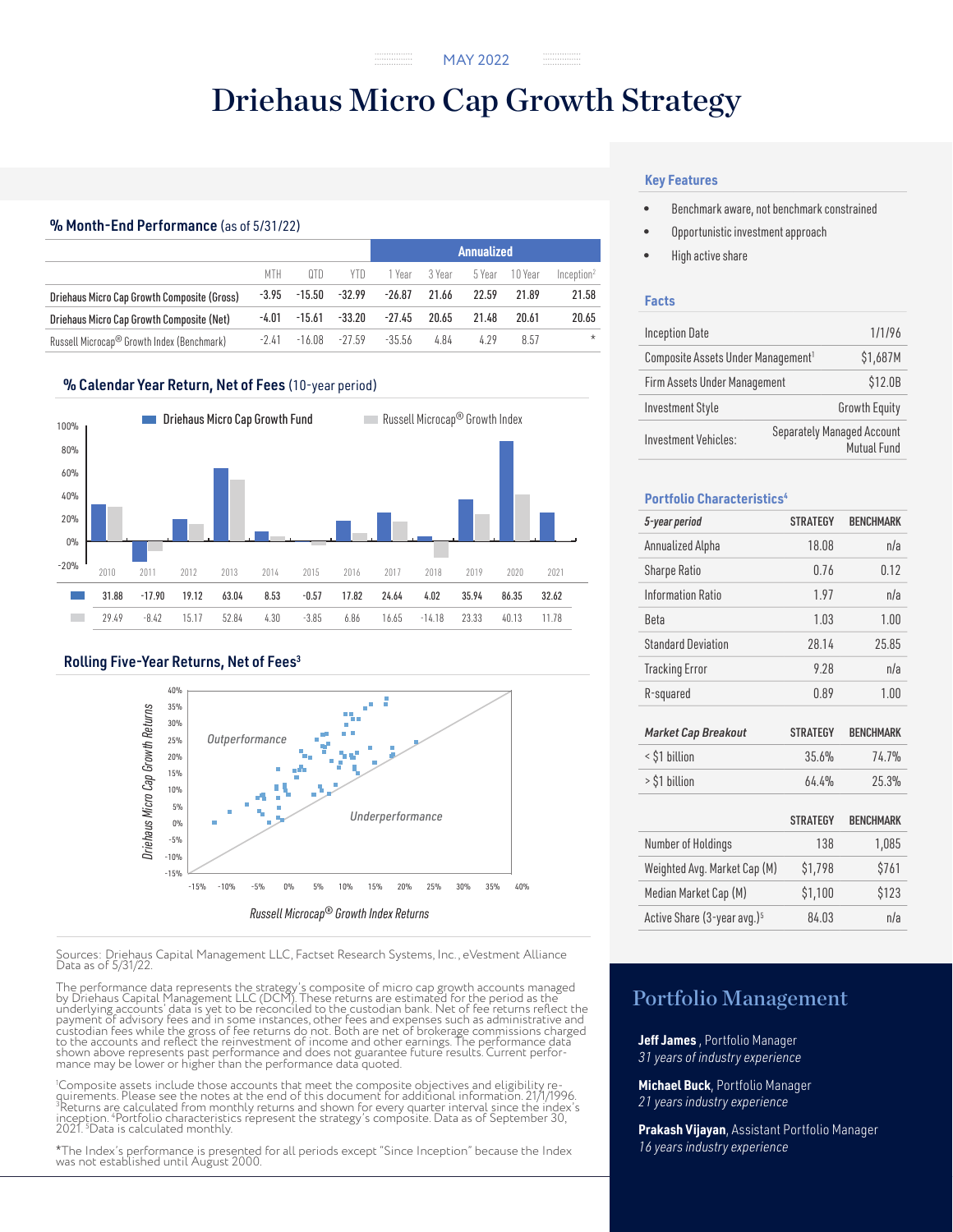#### . . . . . . . .<br>. . . . . . . . .<br>. . . . . . . . MAY 2022

## Driehaus Micro Cap Growth Strategy

## Top 5 Holdings<sup>1</sup> (as of 4/30/22)

| Company                           | Sector                        | % of Strategy |
|-----------------------------------|-------------------------------|---------------|
| Matador Resources Company         | Energy                        | 2.0           |
| Cytokinetics, Incorporated        | <b>Health Care</b>            | 2.0           |
| Xenon Pharmaceuticals Inc.        | <b>Health Care</b>            | 1.8           |
| Playa Hotels & Resorts N.V.       | <b>Consumer Discretionary</b> | 1.7           |
| European Wax Center, Inc. Class A | <b>Consumer Discretionary</b> | 1.7           |

## Sector Weights (%)

#### *Month-End Absolute Weights*

|                | Comm.<br>Services | Consumer<br>Discretionary | Consumer<br><b>Staples</b> | Energy | Financials | Health<br>Care | Industrials | Information<br>Technology | Materials | Real Estate | <b>Utilities</b> | Cash |
|----------------|-------------------|---------------------------|----------------------------|--------|------------|----------------|-------------|---------------------------|-----------|-------------|------------------|------|
| Strategy       | 0.7               | 14.8                      | 8.9                        | 13.6   | 2.9        | 24.1           | 14.4        | 10.5                      | 5.8       | 0.7         | 0.0              | 3.7  |
| Benchmark      | 1.8               | 14.9                      | 2.5                        | 7.0    | 3.6        | 32.6           | 12.7        | 16.9                      | 4.3       | 3.1         | 0.8              | 0.0  |
| Active Weights | -1.1              | $-0.1$                    | 6.4                        | 6.6    | $-0.6$     | $-8.5$         | 1.7         | -6.4                      | 1.5       | $-2.4$      | $-0.8$           | 3.7  |

Sources: Driehaus Capital Management LLC, Factset Research Systems, Inc., eVestment Alliance Data as of 5/31/22. Benchmark: Russell Microcap® Growth Index 1 Holdings subject to change.